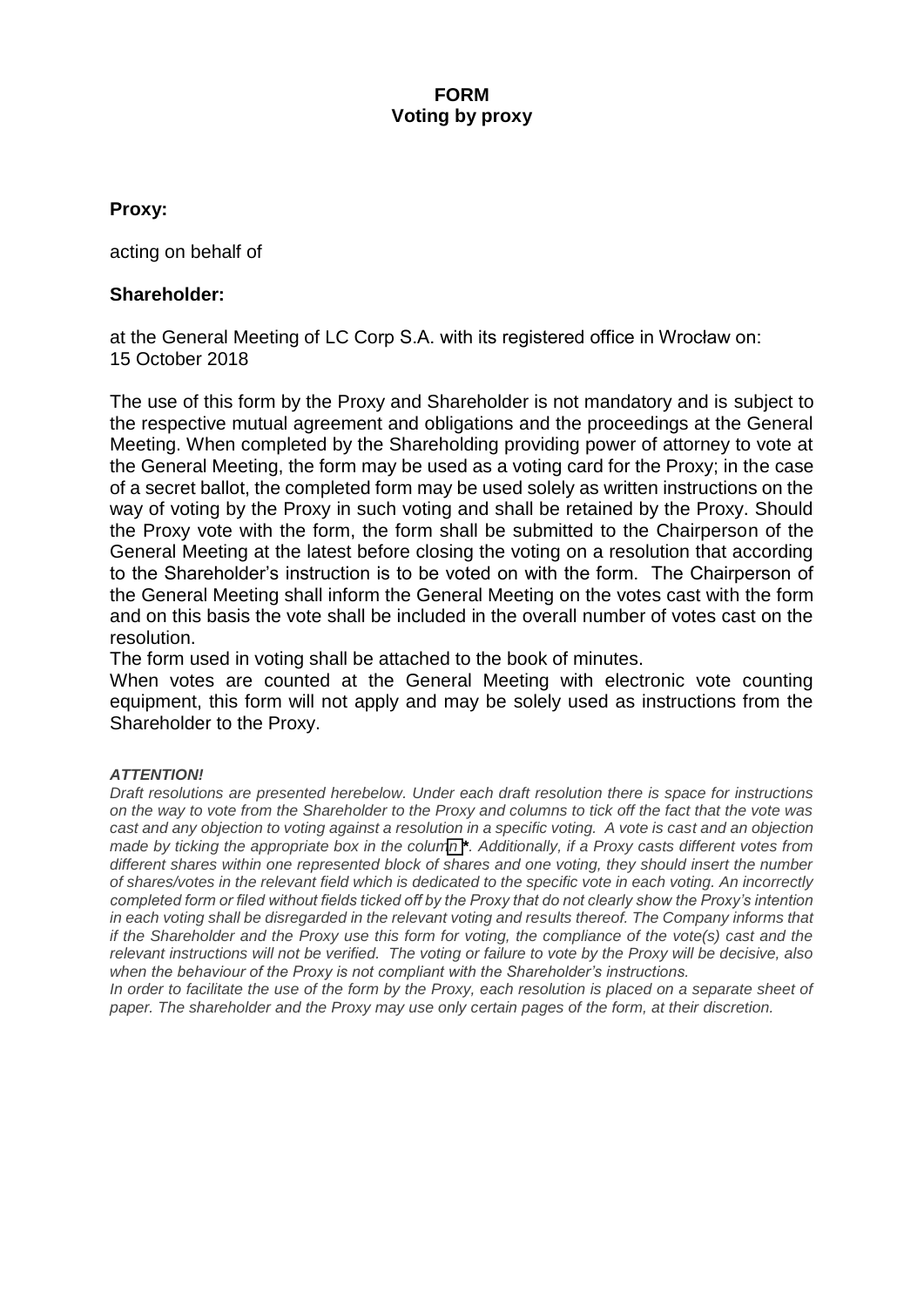#### **§ 1**

Acting pursuant to Article 409(1) of the Code of Commercial Companies and Partnerships, and § 4 and § 5 of LC Corp S.A. General Meeting Bylaws, the Extraordinary General Meeting elects Mr/Ms ....... the Chairperson of the General Meeting.

# **§ 2**

The resolution takes effect on the day of its adoption

| <b>Shareholder's instructions for the Proxy Holder:</b> |                                |                                                    |
|---------------------------------------------------------|--------------------------------|----------------------------------------------------|
| Cast vote:<br>$\bigcap$ *FOR                            | Cast vote:<br>$\Box$ * AGAINST | Cast vote:<br><b>ABSTAIN FROM</b><br><b>VOTING</b> |
| Number of shares:                                       | Number of shares:              | Number of shares:                                  |
| Number of votes:                                        | Number of votes:               | Number of votes:                                   |
|                                                         | <b>OBJECTION</b>               |                                                    |

| signature(s) |  |
|--------------|--|
|              |  |
|              |  |
|              |  |
| signature(s) |  |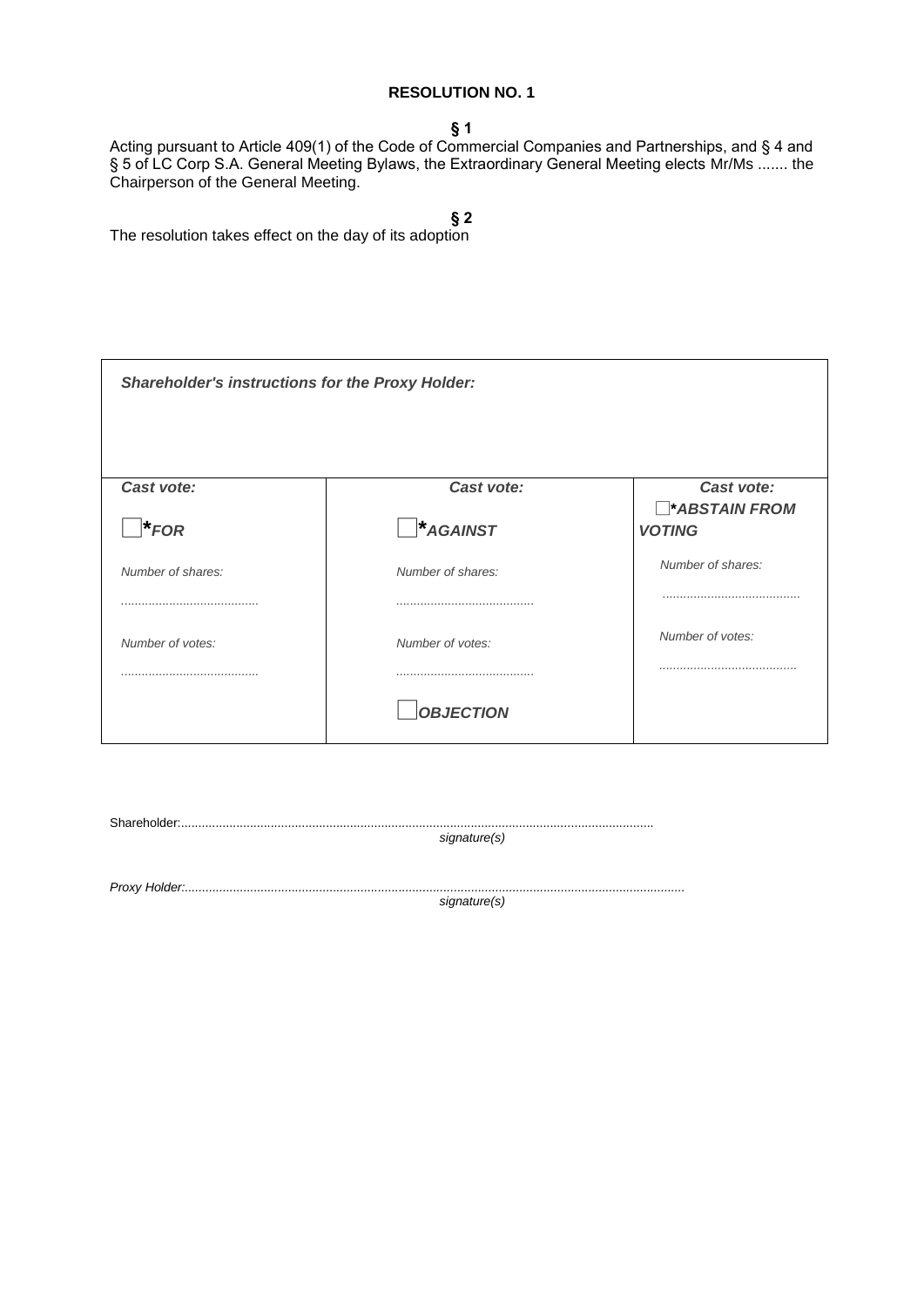#### **§ 1**

The Extraordinary General Meeting adopts the following agenda in accordance with the announcement made on the Company's website on 17.09.2018 r.:

- 1) Opening of the Meeting.
- 2) Election of the Chairperson of the Meeting.
- 3) Statement of the validity of the convocation of the Extraordinary General Meeting and its capacity to adopt resolutions.
- 4) Adoption of the agenda of the Meeting.
- 5) Election of the Ballot Counting Committee.
- 6) Adoption of the resolution regarding the determination of the number of Supervisory Board members.
- 7) Adoption of the resolutions regarding the changes in the composition of the Supervisory Board.
- 8) Adoption of the resolution regarding the bearing the costs relating to the convening and holding of the Extraordinary General Meeting.
- 9) Closing the Meeting.

### **§ 2**

The resolution takes effect on the day of its adoption.

| <b>Shareholder's instructions for the Proxy Holder:</b> |                                   |                                                    |
|---------------------------------------------------------|-----------------------------------|----------------------------------------------------|
| Cast vote:<br>$\overline{\phantom{a}}$ <b>*</b> FOR     | Cast vote:<br>$\bigcap$ * AGAINST | Cast vote:<br><b>ABSTAIN FROM</b><br><b>VOTING</b> |
| Number of shares:                                       | Number of shares:                 | Number of shares:                                  |
| Number of votes:                                        | Number of votes:                  | Number of votes:                                   |
|                                                         | <b>OBJECTION</b>                  |                                                    |

| signature(s) |  |
|--------------|--|
|              |  |
|              |  |
|              |  |
| signature(s) |  |
|              |  |
|              |  |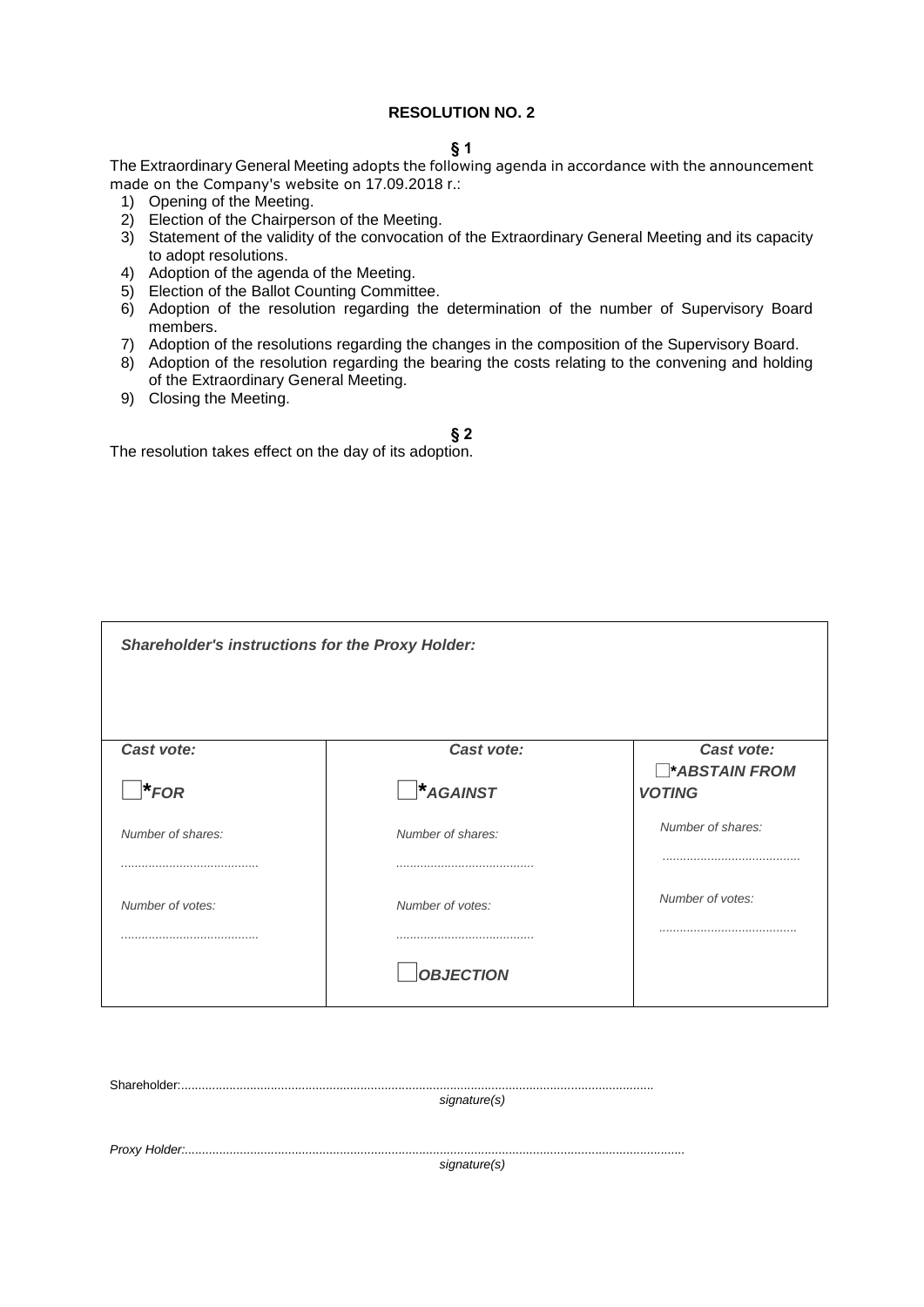#### **§ 1**

The Extraordinary General Meeting of LC Corp S.A., appoints in the composition the Ballot Counting Committee following person:

- 1. ………………….
- 2. ………………….
- 3. ………………….

## **§ 2**

The resolution takes effect on the day of its adoption.

| <b>Shareholder's instructions for the Proxy Holder:</b> |                   |                                      |
|---------------------------------------------------------|-------------------|--------------------------------------|
| Cast vote:                                              | Cast vote:        | Cast vote:                           |
| $\mathbf{F}$ FOR                                        | $*AGAINST$        | <b>ABSTAIN FROM</b><br><b>VOTING</b> |
| Number of shares:                                       | Number of shares: | Number of shares:                    |
|                                                         |                   |                                      |
| Number of votes:                                        | Number of votes:  | Number of votes:                     |
|                                                         |                   |                                      |
|                                                         | <b>OBJECTION</b>  |                                      |

| signature(s) |
|--------------|
|              |
|              |
| signature(s) |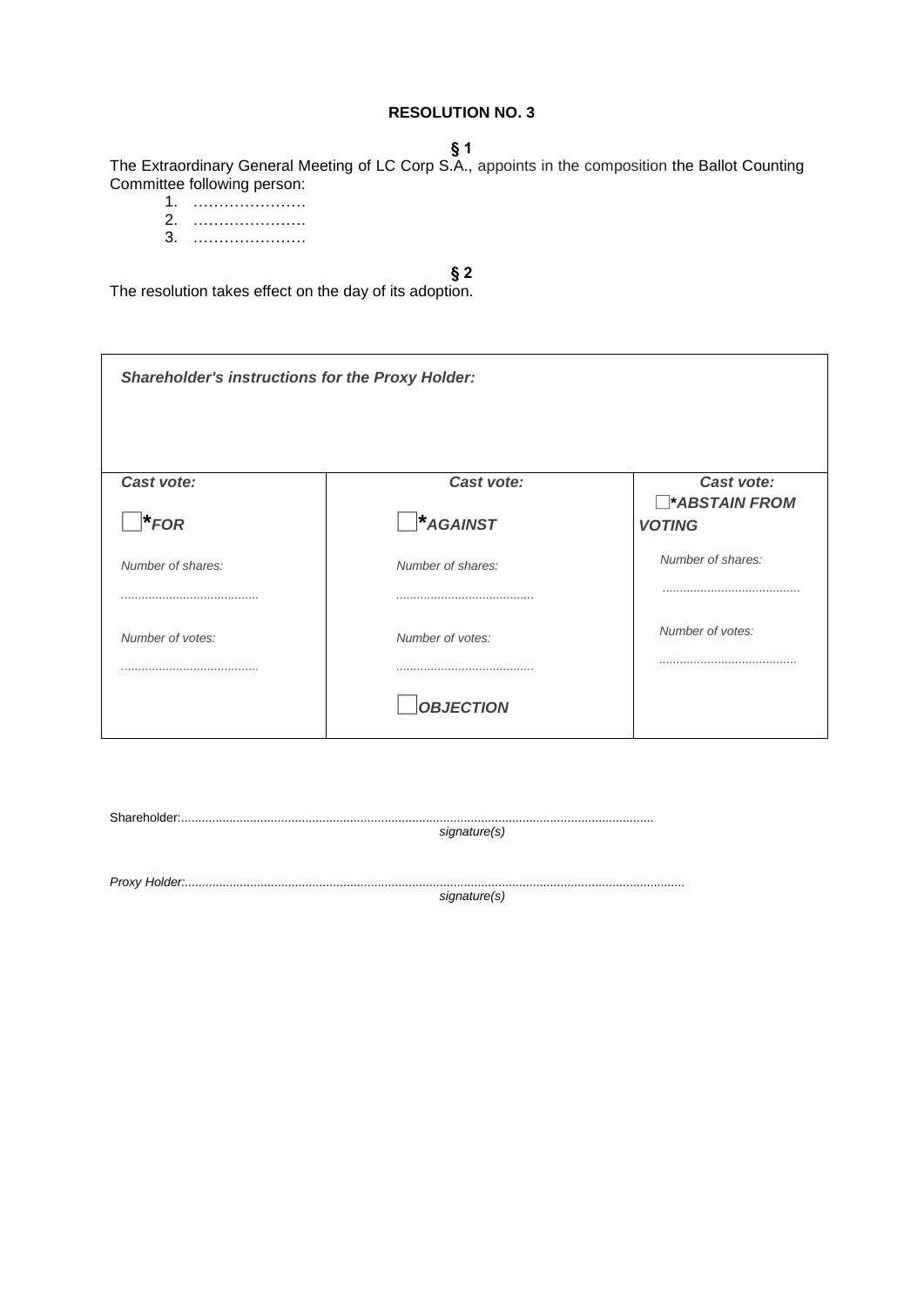### **§ 1**

Acting pursuant to Art. 385 § 1 of the Commercial Companies Code and pursuant to the § 18 (1) of the LC Corp S.A.' s Statute, the Extraordinary General Meeting determines that the Supervisory Board shall consist of 6 members

**§ 2** The resolution takes effect on the day of its adoption.

| <b>Shareholder's instructions for the Proxy Holder:</b> |                                |                                                    |
|---------------------------------------------------------|--------------------------------|----------------------------------------------------|
| Cast vote:<br>$*_{FOR}$                                 | Cast vote:<br>$\Box^*$ AGAINST | Cast vote:<br><b>ABSTAIN FROM</b><br><b>VOTING</b> |
| Number of shares:                                       | Number of shares:              | Number of shares:                                  |
| Number of votes:                                        | Number of votes:               | Number of votes:                                   |
|                                                         | <b>OBJECTION</b>               |                                                    |

| signature(s) |
|--------------|
|              |
|              |
|              |
| signature(s) |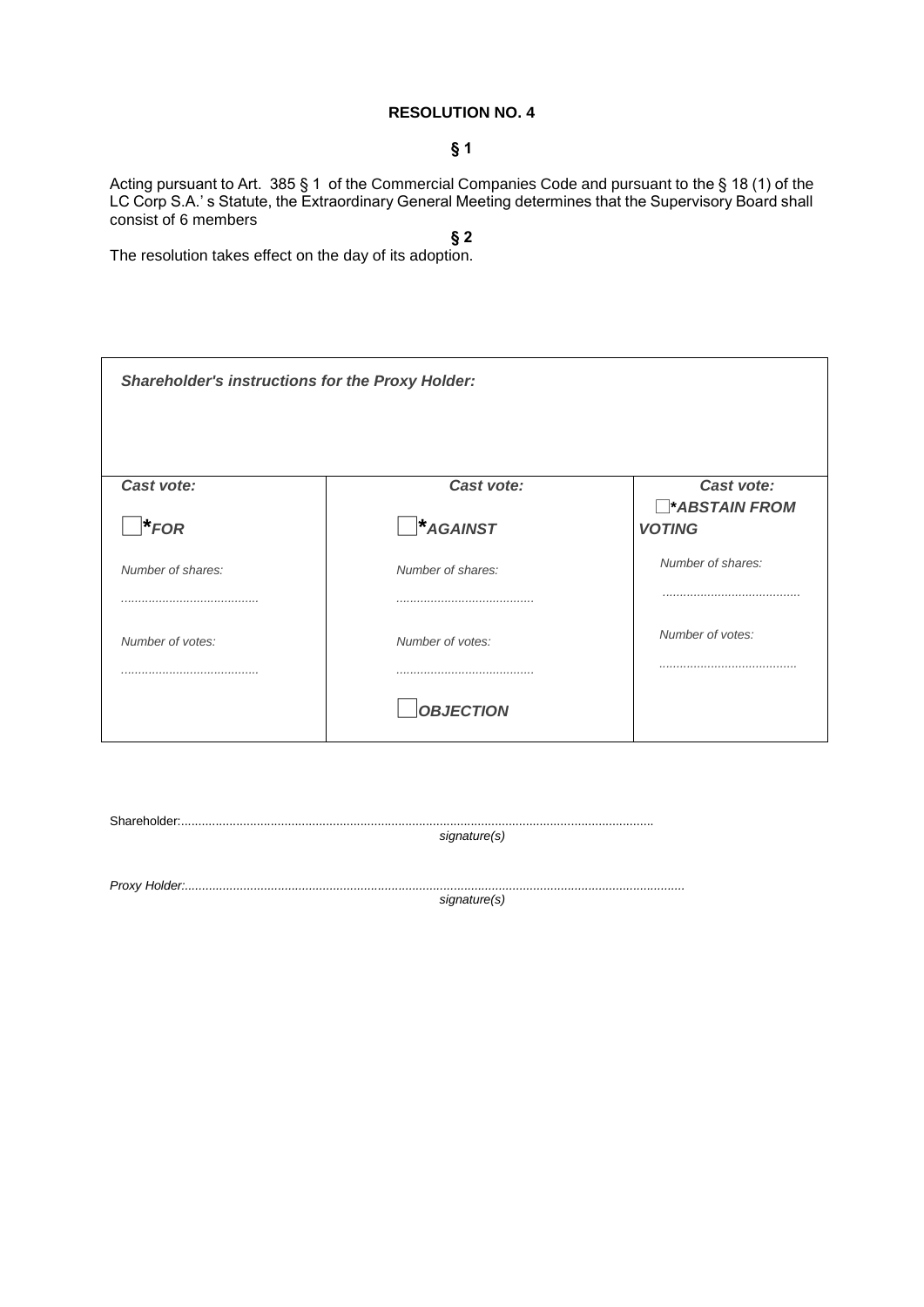#### **§ 1**

Acting pursuant to Art. 385 § 1 of the Commercial Companies Code and pursuant to the § 30 (1 (13)) and § 18 (5) of the LC Corp S.A.' s Statute, the Extraordinary General Meeting dismisses: Mr/Mrs [...], from the position of the member of the Supervisory Board of the Company.

**§ 2**

The resolution takes effect on the day of its adoption.

| <b>Shareholder's instructions for the Proxy Holder:</b> |                                                  |                                                             |
|---------------------------------------------------------|--------------------------------------------------|-------------------------------------------------------------|
| Cast vote:<br>$\biguparrow$ * FOR                       | Cast vote:<br>$\overline{\phantom{a}}^*$ AGAINST | Cast vote:<br><b>ABSTAIN FROM</b><br><b>VOTING</b>          |
| Number of shares:                                       | Number of shares:                                | Number of shares:<br>,,,,,,,,,,,,,,,,,,,,,,,,,,,,,,,,,,,,,, |
| Number of votes:                                        | Number of votes:<br><b>OBJECTION</b>             | Number of votes:                                            |

Shareholder:......................................................................................................................................... *signature(s)*

*Proxy Holder:.................................................................................................................................................*

*signature(s)*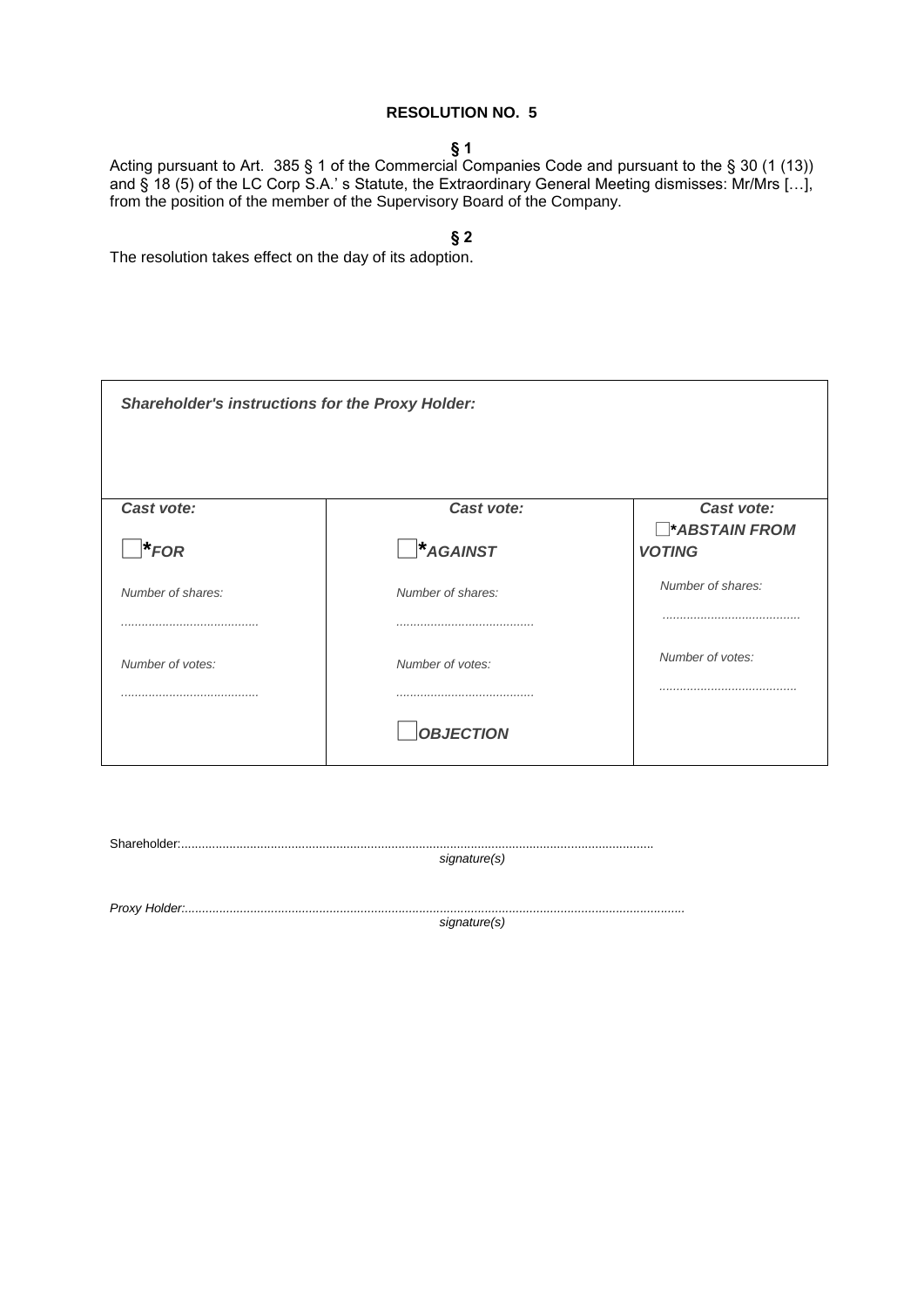#### **§ 1**

Acting pursuant to Art. 385 § 1 of the Commercial Companies Code, § 15 Regulations of the General Meeting of LC Corp S.A. and pursuant to the § 30 (1 (13)) and § 18 (4 and 5) of the LC Corp S.A.' s Statute, the Extraordinary General Meeting elects Mr/Mrs […], as a member of the Supervisory Board of the Company, for the joint term of office, expiring upon expiry of the term of office of the entire Supervisory Board.

#### **§ 2**

The resolution takes effect on the day of its adoption.

| <b>Shareholder's instructions for the Proxy Holder:</b> |                                      |                                                    |
|---------------------------------------------------------|--------------------------------------|----------------------------------------------------|
| Cast vote:<br>$\overline{\phantom{a}}^*$ FOR            | Cast vote:<br>$\bigcap$ * AGAINST    | Cast vote:<br><b>ABSTAIN FROM</b><br><b>VOTING</b> |
| Number of shares:                                       | Number of shares:                    | Number of shares:                                  |
| Number of votes:                                        | Number of votes:<br><b>OBJECTION</b> | Number of votes:                                   |

| signature(s) |
|--------------|
|              |
|              |
| signature(s) |